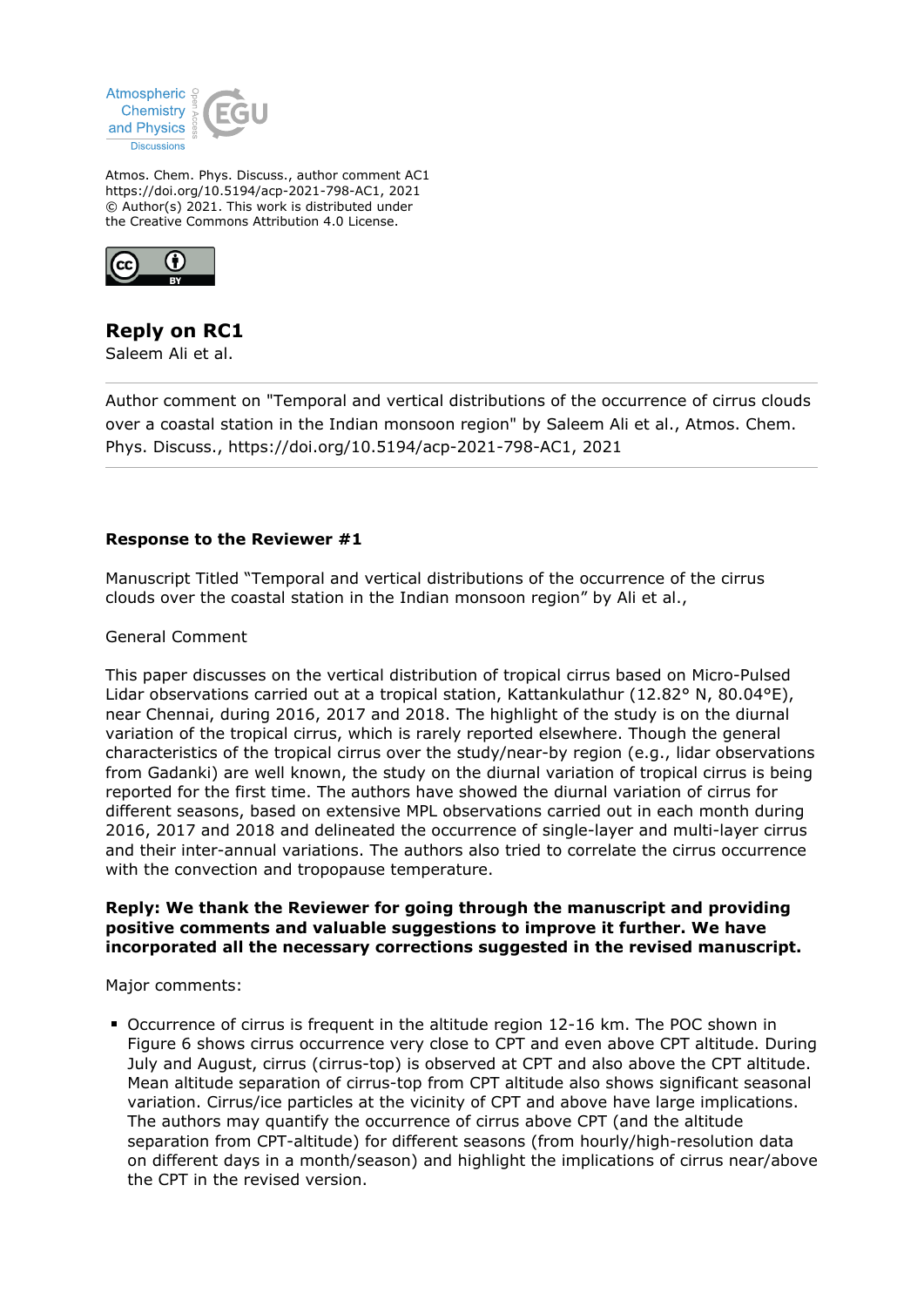**Reply Thanks for the Reviewer's suggestion. Cirrus clouds frequently occur above the CPT during May (~7%), July (~10%), and August (~9%) above the CPT. During the rest of the months, cirrus occurrence above the CPT is less than 2-3%. We have calculated the altitude separation between CPT and cirrus cloud** top occurring above the CPT in May, July, and August, which are  $\sim 0.35 \pm 0.22$ **km, 0.28±0.20 km, 0.43±0.35 km, respectively. The occurrence of the cirrus top above the CPT indicates the transport of the water vapor into the lower stratosphere. Such water vapor transport by means of the formation of the cirrus clouds can radiatively affect the stratospheric chemistry. Our observations indicate that the cirrus top occurring above the CPT varies between ~0.1 km to 0.7 km. It is to be noted that the occurrence of the cirrus top above the CPT is calculated relative to the mean CPT altitude at 5:30 IST and 17:30 IST. However, CPT shows significant diurnal variation with amplitude ranging between 0.2–0.5 km (Mushin et al., 2017).** 

Authors can check, if the same cirrus persists more than a day from the consecutive days of MPL observations. Persistence of cirrus for longer time has large implications in the upper troposphere/near tropopause region.

**Reply: Thanks for the suggestions. We have checked the occurrence of the cirrus clouds persisting for more than a day. In total 665 days, cirrus clouds were observed during 2016-2018. Out of which, for 93 days (i.e., 14%), cirrus clouds persist more than a dayThe persistence of the cirrus clouds longer than a day frequently occurs during May to August (covering SW monsoon) and during October-November (covering NE monsoon).**

The manuscript requires some more tightening, by editing unnecessary discussion/presentation, removing the repetitions in the text and highlighting the essence of the results. Results should be presented in clear and effective way, without losing the crisp. Figure 8 can be avoided, as the details shown in this figure are already seen in figure 7.

#### **Reply: Thanking you for your suggestions. We have edited the manuscript carefully wherever required. As suggested, figure 8 is removed from the main manuscript and kept as supplementary Figure S2 in the revised manuscript.**

Authors should carefully modify the text in the manuscript correcting the grammar errors.

## **Reply: We corrected the grammatical errors with the help of the native English speaker and using Grammarly software.**

Specific/Minor comments

Minor comments are commented as notes at the required places of the text in PDF version of the manuscript.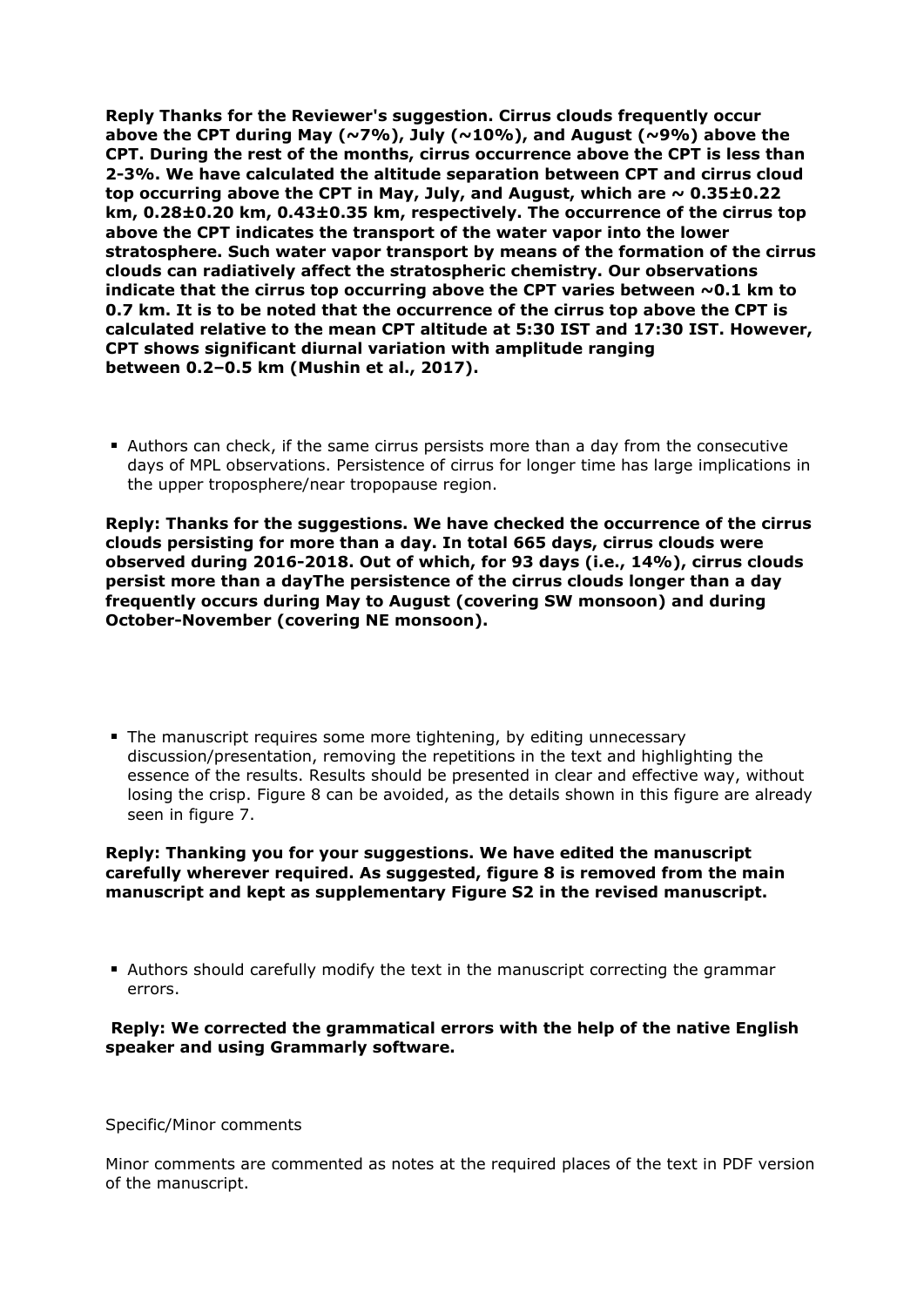**Reply: Responses of the minor comments annotated to the PDF version of the manuscripts are as follows**

L131 Delete was

#### **Reply: Deleted**

L154 what are those high frequency variations?

**Reply: These high-frequency variations are generally known due to short-scale waves such as long-lived gravity waves and turbulence mainly detected using the doppler weather lidar (Liu et al., 2014). Such signals are also present in the MPL, however, not they are not characterized yet and are generally referred to as random variation arising due to background noise. The content is suitably incorporated in the revised manuscript.** 

L159 Background NRB signal of ambient air? Do you mean background NRB noise?

Please clarify.

**Reply: Yes, we mean here the background noise that is the signals from ambient air or cloud-free air.** 

L182 source of data?

**Reply: We have used the same source of the data, i.e., MPL observations during 2016-2018, for the seasonal mean altitude profiles of the extinction coefficients. The details of deriving the extinction coefficients are provided in Ananthavel et al., (2021a); Ananthavel et al., (2021b).**

L258 what is threshold value fixed? is this threshold value fixed/same for all the time and/or all the seasons?

**Reply: We have already mentioned the threshold criteria used in the manuscript in line numbers 159-160 of the first version of the manuscript. The threshold value is taken as the mean plus two standard deviations of the background NRB signal from ambient air. This threshold value is calculated for each profile, so it is not a fixed value rather a fixed criterion.** 

L315 Correct this sentence

#### **Reply: The sentence is suitably corrected in the revised manuscript.**

**L339** This information needs to be included in the figure caption.

#### **Reply: We have included it in the figure caption of Figure 4 of the revised manuscript.**

L386 Incomplete sentence. Combine the previous sentence with this sentence. Above three sentences can be combined

390 Cirrus is closely associated with turbulence. Stro2ng turbulence occurs in afternoon /evening hours. This sentence requires modification.

## **Reply: Thank you for the nice suggestions. We agree with the Reviewer that the cirrus clouds occurrence is closely associated with the turbulence and it**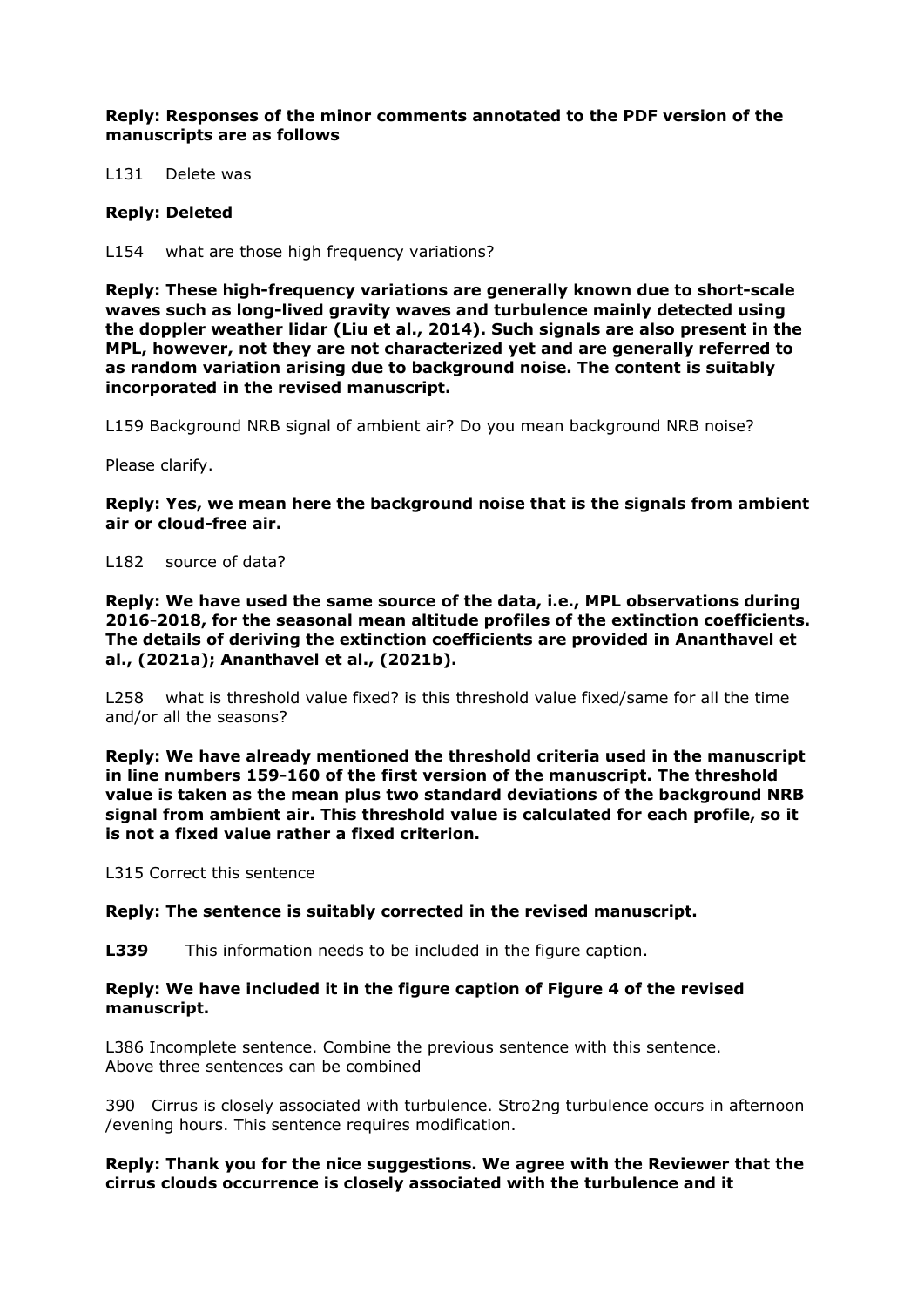**generally becomes stronger during afternoon and evening hours (Parameswaran et al., 2004; Mushin et al., 2016) consistent with our findings of the higher occurrence of the cirrus clouds during afternoon and evening hours.**

407 Rapid fall in cirrus occurrence observed after sun rise and before sun set, in all seasons. Is it due to dominance of noise before sunset and after sunrise, limiting the detection of cirrus signal at higher heights?

**Reply: In the first version of the manuscript, we have already mentioned the content related to less occurrence or rapid decrease in the cirrus clouds occurrence after sunrise and before sunset (lines 406-408). It could be due to the limited detection capability of MPL under solar noise. Additionally, dissipation of the subvisible and thin cirrus clouds just after sunrise may cause a rapid decrease in the POC. Thus, lesser POC in the daytime is partly due to the dominance of noise before sunset and after sunrise, limiting the detection of cirrus signals at higher heights.**

413 This is a casual sentence... correction required

## **Reply: This sentence is corrected in the revised manuscript.**

415 How do you confirm that cirrus near COT during night hours is due to turbulence. In other time also, turbulence can exist.

**Reply: We agree with the Reviewer that turbulence is closely associated with cirrus clouds, and it can occur anytime. However, studies on the turbulence at Gadanki (13.45, 79.2) close to this station over the Indian monsoon region reveal frequent turbulence during the night time than daytime (Mushin et al., 2016). Thus, cirrus clouds occurring during the evening and early night cloud be related to turbulence.** 

419 is the second peak due to remnants of deep convective outflows?

**Reply: Yes, the second peak in the occurrence of the cirrus clouds could be remnants of the cumulonimbus outflow anvils. We have carefully checked the LDR value to ascertain the cirrus clouds in the cases of cumulonimbus clouds present at a higher altitude.** 

423 Is it the limitation of MPL in detecting cirrus at higher heights due to solar noise?

**Reply: it can be noticed that the daytime cirrus clouds at higher altitudes are significantly less when compared to night-time. At higher altitudes, cirrus clouds are generally thin or subvisible that may remain undetected by the MPL due to high solar noise.**

429 If cumulonimbus exits, the lidar signal will not penetrate beyond a certain height above the cloud base.

#### **Reply: We agree with the Reviewer that the MPL signal will not penetrate cumulonimbus clouds. In our study, we checked the LDR value for each profile to ascertain the cirrus clouds**.

431 It will be interesting to quantify the amount cirrus (in %) crossing above CPT and the altitude extend up to which it can occur above CPT. This can be examined for all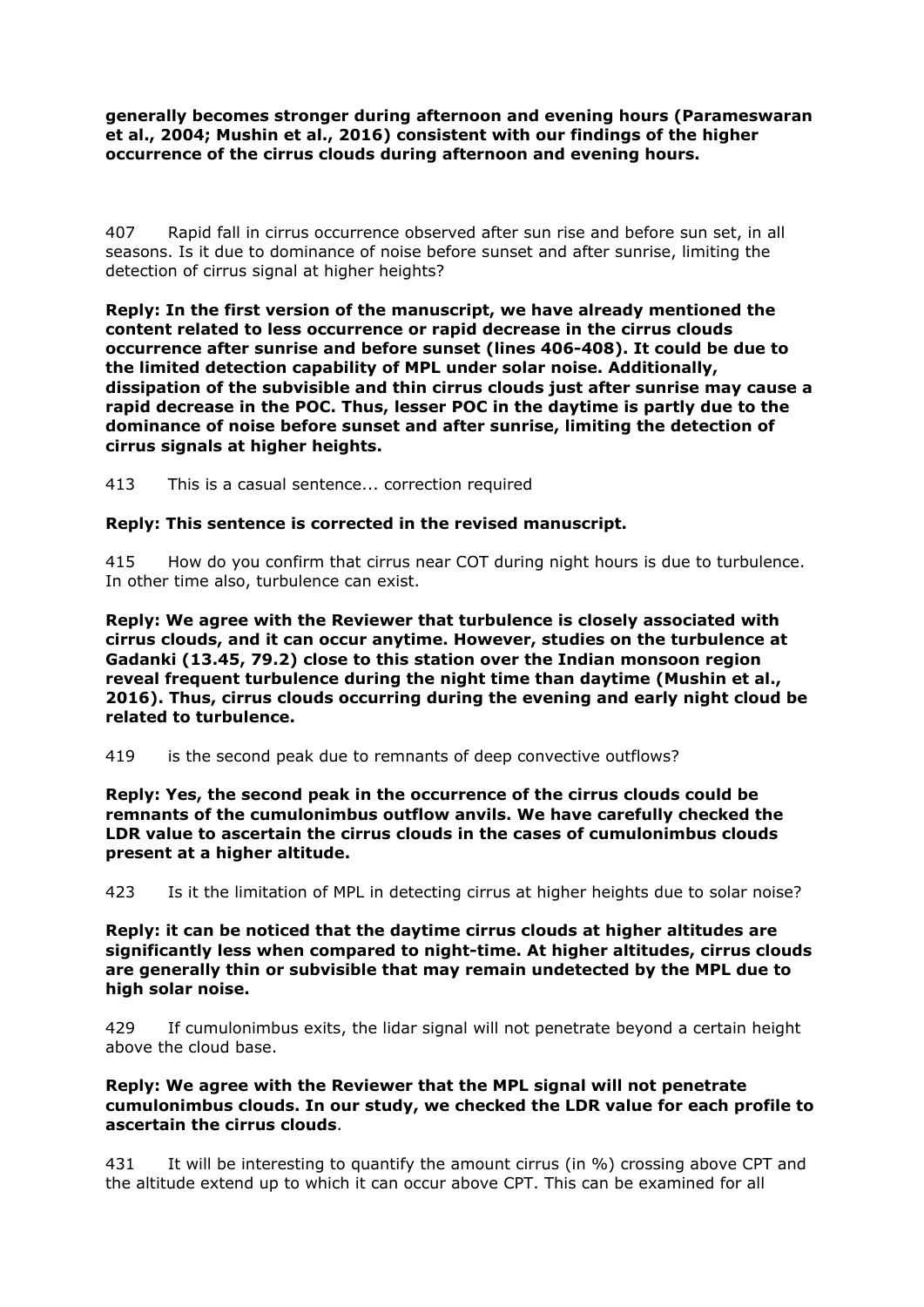seasons. The contour figure shows the frequency of cirrus above CPT is observed from May-Sep, with maxim during July and August. Another interesting feature is the occurrence of cirrus top aligning with the CPT, particularly during Aug. and Sep. Hence, it will good to discuss the separation of cirrus top/altitude with the CPT altitude, for deference seasona

## **Reply: Thank you for your valuable suggestions. Please see the response to your major comments 1.**

432 Cirrus layer close to CPT could be in situ generated due to cold temperatures and abundance of moisture transported from deep convection.

Cirrus close to COT could be due to remnants of clouds from deep convective outflows

## **Reply: We agree with the Reviewer and added the information in the revised manuscript.**

436 cannot confirm. It could also be due to the limitation of cirrus detection by MPL.

## **Reply: We have modified the sentence in the revised manuscript.**

477 Does Double peak/multilayer cirrus have any association with generation mechanism of cirrus.

**Reply: Yes, peak occurrence of the upper layer cirrus clouds close to CPT could be in-situ generated due to cold temperatures and the abundance of moisture transported from deep convection. At the same time, peak occurrence of the lower layer cirrus clouds close to COT could be due to remnants of clouds from deep convective outflows.** 

483 this figure can be avoided, as that information are seen in figure 7.

addition information is the interannual variations, which can be discussed in text

## **Reply: This figure is removed from the main article and kept as a supplementary figure.**

502 need to correct the sentence

## **Reply: The sentence is corrected in the revised manuscript.**

522 this is not correct

#### **Reply: The sentence is corrected in the revised manuscript.**

564 how it is connected to cirrus occurrence/formation?

**Reply: The ENSO and QBO are the well-known interannual components that affect the TTL temperatures. Thus, in the presence of the warm temperature anomalies, cirrus clouds may dissipate, while cirrus clouds may be in-situ generated in the presence of the cold anomalies. It is also known that ENSO significantly affects the tropical convective and Indian monsoon systems. During the warm (El Nino) and cold (La Nina) phases, the Indian monsoon become weak (receives rainfall lesser than the normal) and strong (receives rainfall greater than the normal). Thus, during strong monsoon conditions, more cloudiness and abundance of moisture can result in the more frequent occurrence of the cirrus**